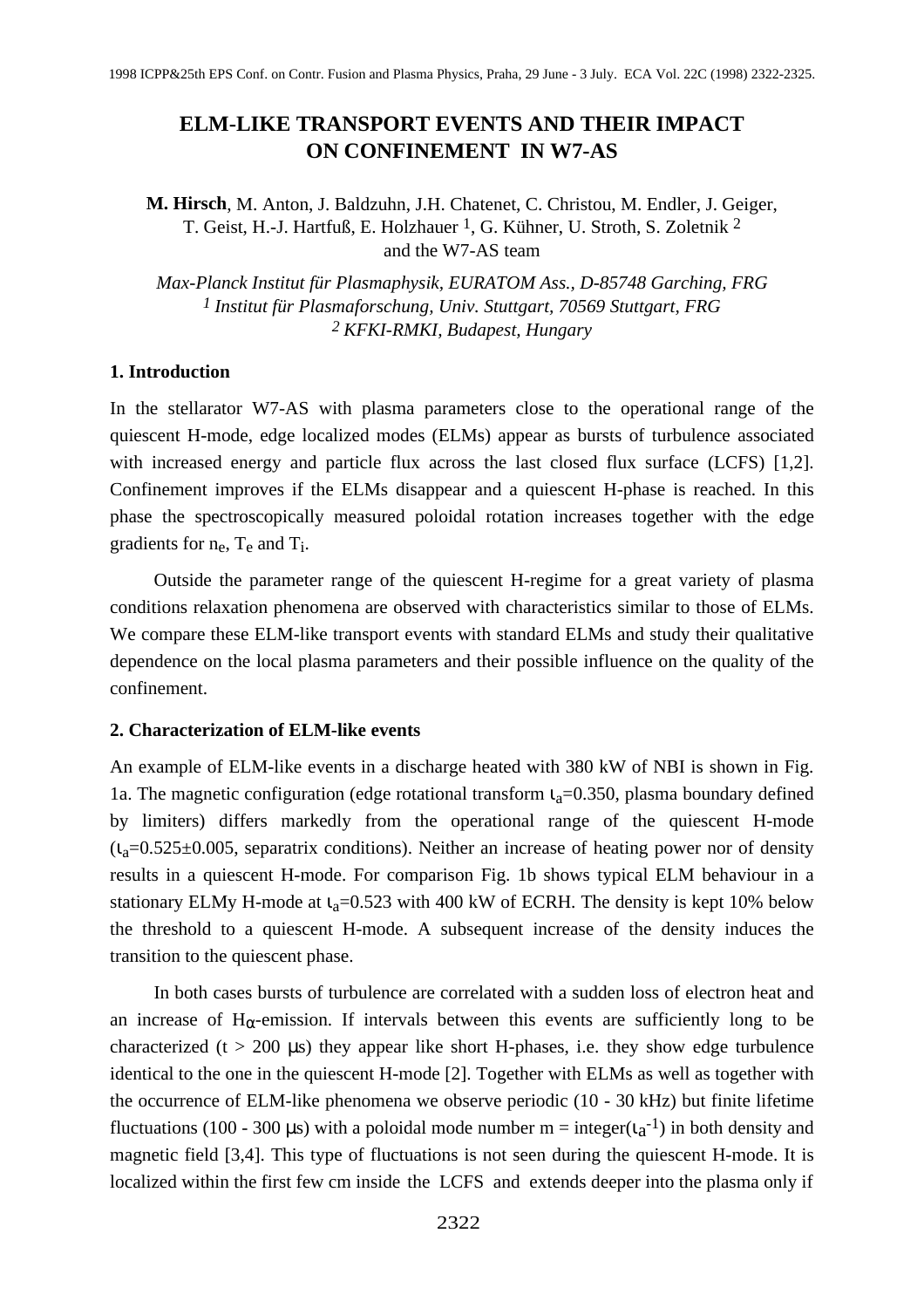

**Fig. 1.** Signals from Hα-emission, Mirnov coil (dominant coherent mode activity subtracted) and the outermost channels of the ECE radiometer measured a) during 15 ms of a stationary NBI-heated plasma ( $t_a$ =0.350, limiter configuration) and b) during a stationary ELMy H-mode ( $t_a$ =0.523, separatrix configuration ). Some ELMs and ELM-like events are indicated by dashed lines.

the pressure gradient is weak and confinement is poor. The temporal correlation of these instabilities with the short increase of transport related to each ELM or ELM-like event is a subject of further analysis. The magnetic precursor activity ( $f \approx 400 \text{kHz}$ ) which has been observed for ELMs [1] has not yet been investigated for ELM-like phenomena.

ELM-like phenomena and ELMs appear as transport events with increased electron heat and particle flux across the LCFS. The flattening of the edge density gradient is observed with beam emission spectroscopy and reflectometry. The immediate loss of electron heat is characterized by a pivot point as shown by the ECE traces in Fig. 1. Whereas for ELMs this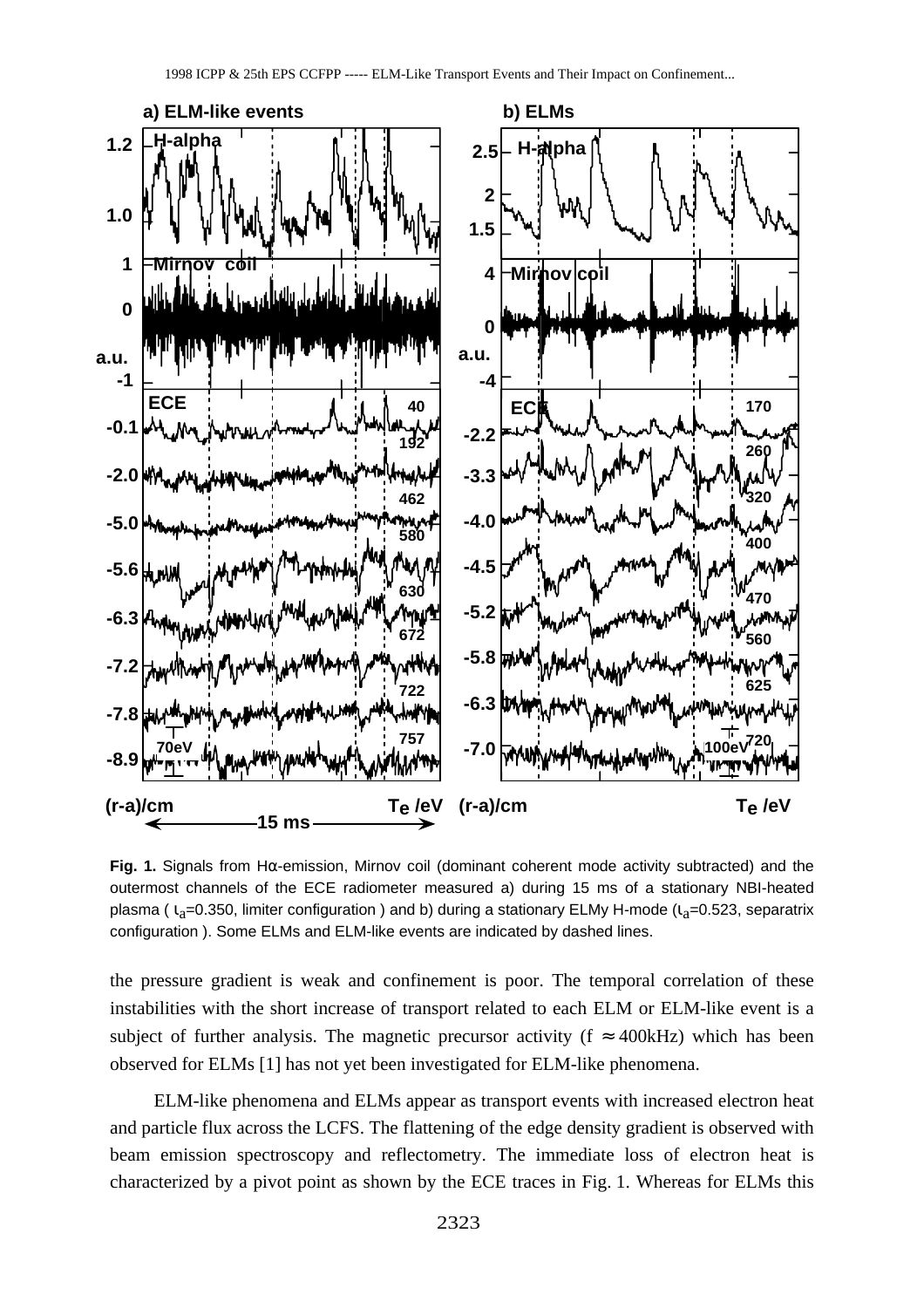immediate energy loss affects less than the outermost 4 to 5 cm of the main plasma in case of the ELM-like events this region can extend up to 8 cm. In any cases, as a consequence of the fast edge cooling, a cold pulse propagates towards the plasma center on a diffusive time scale. This suggests that the inward propagating component of electron temperature fluctuations as measured at W7-AS [5] results from ELM-like events of differing size.

### **3. Dependence on plasma parameters**

ELM-like phenomena are observed for a wide variety of discharge parameters (edge rotational transform, line averaged density) and different heating scenario with ECRH and NBI. Temperature and density profiles for the discharges used as an example in Fig. 1 are given in Fig. 2. At  $t_a \approx 0.35$ , with parameters clearly different from the quiescent H-mode operational range, the position of the pivot point of the ELM-like events varies within a few cm during the discharge and in general tends to be more than 3 cm inside the LCFS (3 to 5 cm inside LCFS for discharge in Figs. 1a and 2). The layer where the pivot point is observed is situated deeper inside the LCFS in configurations where the pressure gradient is shifted correspondingly. Single ELM-like events are more pronounced and more clearly separated from each other if pressure gradients are steep. If the pressure gradient is generally low events tend to merge in time and are less pronounced than in Fig. 1a. immediate energy loss affects less than the outermost 4 to 5 cm of the main plasm<br>the ELM-like events this region can extend up to 8 cm. In any cases, as a consequent<br>fractoge cooling, a cold ratio propagation, two-state

This situation is clearly different for ELMs i.e. with operation parameters close to those of the quiescent H-mode operational window: Pronounced ELM-activity occurs with a pivot point that is mostly situated in a narrow layer approximately 3±0.5 cm inside the LCFS. However, no pronounced maximum of the pressure gradient exists at this position (Fig. 2). A steep pressure gradient develops right at this layer only after a quiescent phase is reached.

The dependence of ELM-like behaviour on the local temperature gradients has not yet been systematically analyzed. In ELMy H-mode discharges the ELMs become more pronounced with increasing heating power and thus increasing temperature gradients. Below a critical threshold power no ELMs are observed.



for the discharges in Fig. 1. Thin lines correspond to the NBI heated discharge in 1a (#43715). For similar conditions optimum energy confinement in W7-AS is observed [6,7]. Thick lines correspond to the ELMy H-mode in Fig. 1b (#43536).